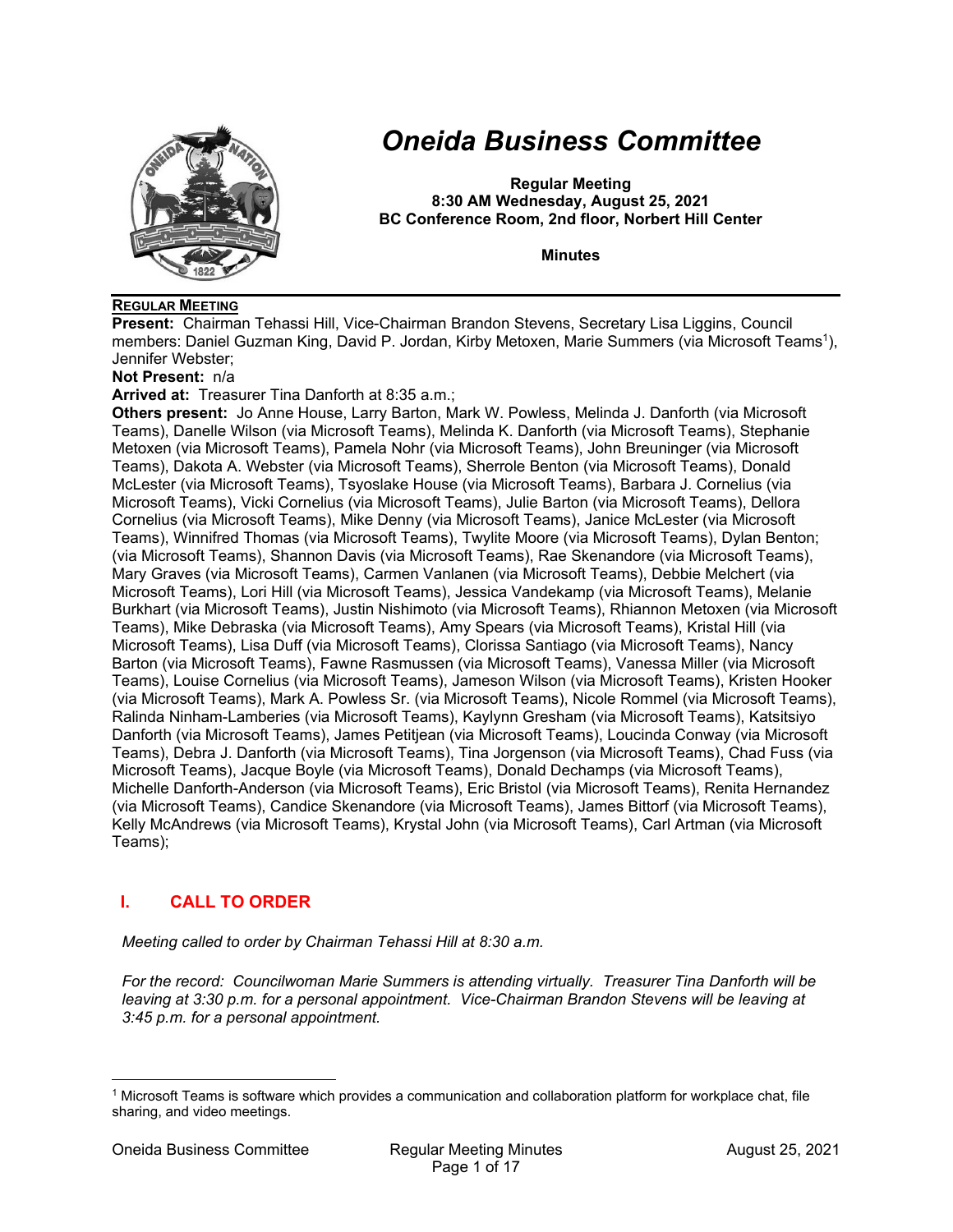#### **II. OPENING (00:00:08)**

*Opening provided by Chairman Tehassi Hill.* 

# **III. ADOPT THE AGENDA (00:03:35)**

*Treasurer Tina Danforth arrived at 8:35 a.m.* 

Motion by David P. Jordan to adopt the agenda with four (4) changes [1) add Minutes item entitled "Approve the August 4, 2021, emergency Business Committee meeting minutes" 2) before the New Business Section, add "Travel Requests" section and item entitled "Approve the travel request in accordance with § 219.16-1 – Seven (7) Gaming staff – Sportsbook Training and Observation – Philadelphia, MS – September 14-17, 2021"; 3) add New Business item entitled "Approve exception to resolution # BC-01-22-20-A and schedule executive discussion on Tuesday, September 7, 2021"; and 4) correct title of Reports/Elected Boards, Committees, and Commissions item 2. to "Accept the Oneida Gaming Commission FY-2021 3rd quarter report"], seconded by Kirby Metoxen. Motion carried:

 Ayes: Tina Danforth, Daniel Guzman King, David P. Jordan, Lisa Liggins, Kirby Metoxen, Brandon Stevens, Marie Summers, Jennifer Webster

# **IV. OATH OF OFFICE (00:06:19)**

*Oaths of office administered by Secretary Lisa Liggins. Melinda K. Danforth, Stephanie Metoxen, Pamela Nohr, John Breuninger, Dakota A. Webster, Sherrole Benton, Donald McLester, Tsyoslake House, Barbara J. Cornelius, Vicki Cornelius, Julie Barton, Dellora Cornelius, Mike Denny, Janice McLester, Winnifred Thomas, Twylite Moore, and Dylan Benton were present (via Microsoft Teams). Fred Muscavitch and Jennifer Hill-Kelley were not present.* 

**A. Oneida Election Board - Melinda K. Danforth, Stephanie Metoxen, and Pamela Nohr** 

Sponsor: Lisa Liggins, Secretary

- **B. Oneida ESC Group, LLC, Board of Managers John Breuninger**  Sponsor: Lisa Liggins, Secretary
- **C. Oneida Land Claims Commission Dakota A. Webster**  Sponsor: Lisa Liggins, Secretary
- **D. Oneida Land Commission Sherrole Benton, Donald McLester, and Fred Muscavitch**  Sponsor: Lisa Liggins, Secretary
- **E. Oneida Legal Resource Center Tsyoslake House**  Sponsor: Lisa Liggins, Secretary
- **F. Oneida Nation School Board Barbara J. Cornelius, Vicki Cornelius and Melinda K. Danforth**

Sponsor: Lisa Liggins, Secretary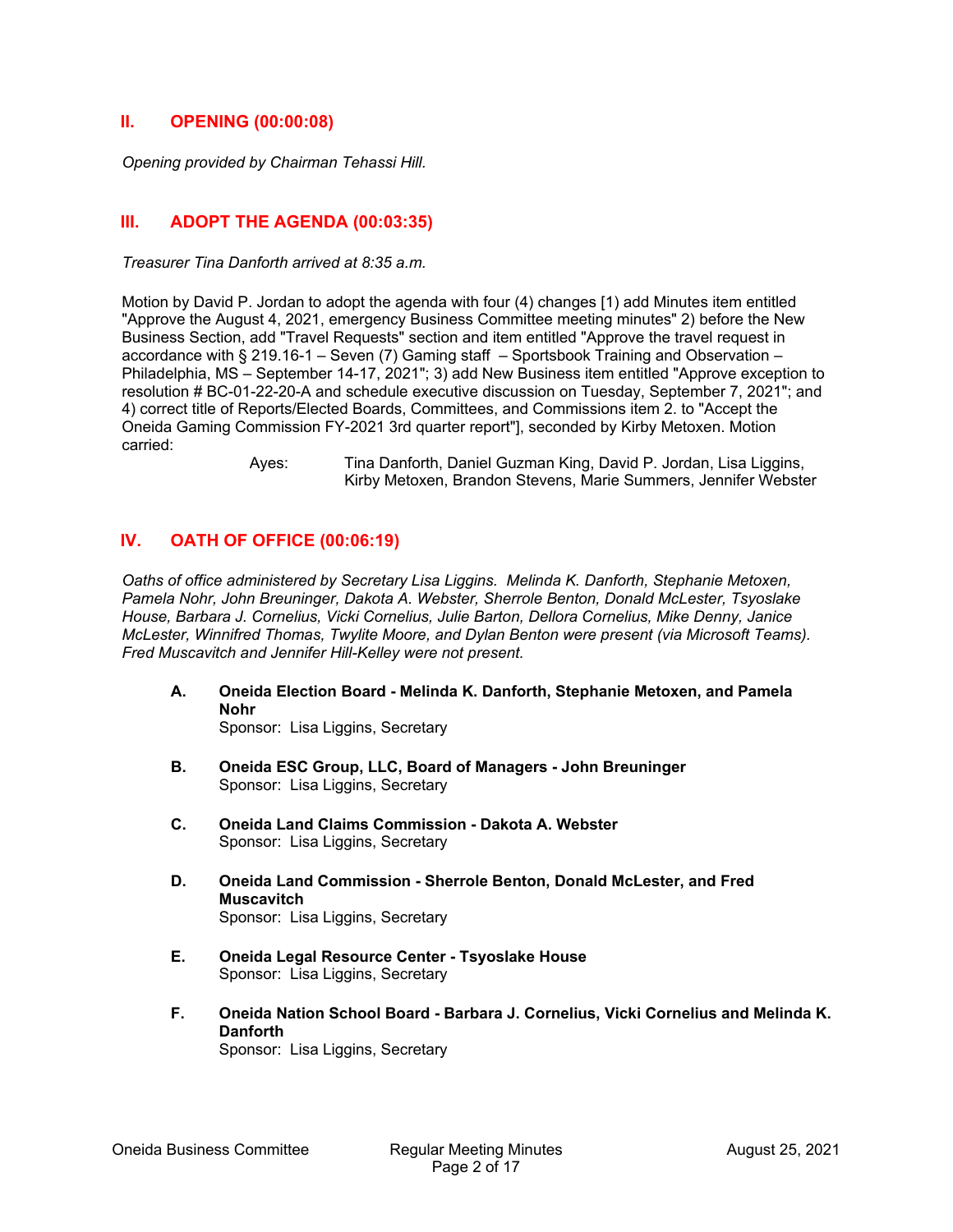- **G. Oneida Nation Commission on Aging Julie Barton, Barbara J. Cornelius, Dellora Cornelius, Mike Denny, Janice McLester and Winnifred Thomas**  Sponsor: Lisa Liggins, Secretary
- **H. Oneida Personnel Commission Twylite Moore**  Sponsor: Lisa Liggins, Secretary
- **I. Oneida Trust Enrollment Committee Dylan Benton and Jennifer Hill-Kelley**  Sponsor: Lisa Liggins, Secretary

# **V. MINUTES**

**A. Approve the August 11, 2021, regular Business Committee meeting minutes (00:13:54)** 

Sponsor: Lisa Liggins, Secretary

Motion by David P. Jordan to approve the August 11, 2021, regular Business Committee meeting minutes with one (1) change [on page 7, item XII.B., corrected "January 6, 2021" to "January 6, 2022"], seconded by Lisa Liggins. Motion carried:

> Ayes: Tina Danforth, Daniel Guzman King, David P. Jordan, Lisa Liggins, Kirby Metoxen, Brandon Stevens, Marie Summers Abstained: Jennifer Webster

**B. Approve the August 4, 2021, emergency Business Committee meeting minutes (00:18:29)** 

Sponsor: Lisa Liggins, Secretary

Motion by David P. Jordan to approve the August 4, 2021, emergency Business Committee meeting minutes, seconded by Jennifer Webster. Motion carried:

 Ayes: Tina Danforth, Daniel Guzman King, David P. Jordan, Lisa Liggins, Kirby Metoxen, Brandon Stevens, Marie Summers, Jennifer Webster

#### **VI. RESOLUTIONS**

**A. Adopt resolution entitled Rescinding resolution # BC-12-27-17-A and Removing the Maximum Vehicle Fuel Purchase Restriction (00:19:20)**  Sponsor: James Petitjean, Interim Retail General Manager

Motion by Jennifer Webster to adopt resolution 08-25-21-A Rescinding resolution # BC-12-27-17-A and Removing the Maximum Vehicle Fuel Purchase Restriction, seconded by Kirby Metoxen. Motion carried: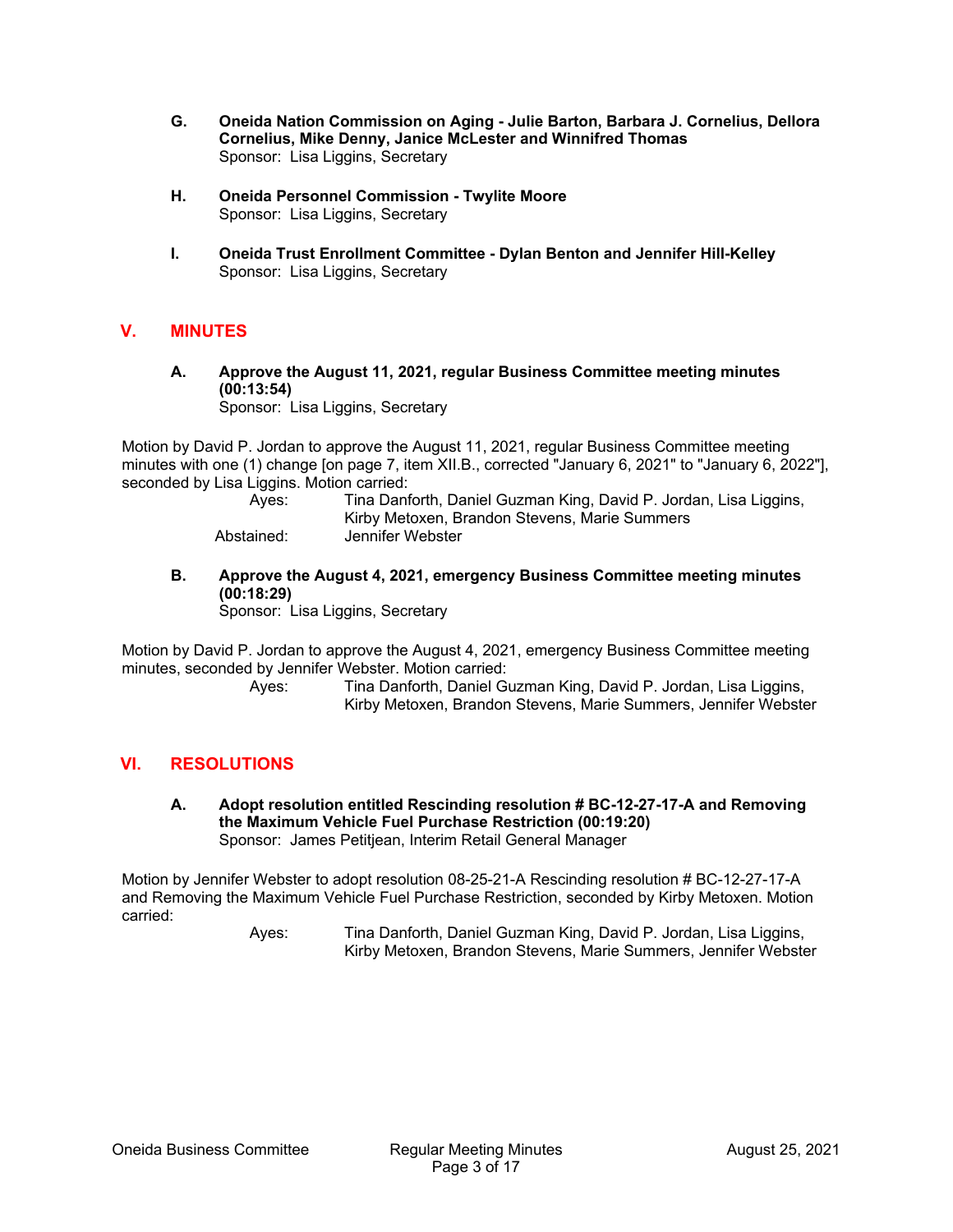# **VII. APPOINTMENTS**

**A. Determine next steps regarding four (4) vacancies - Anna John Resident Centered Care Community Board (00:24:24); (02:48:28)**  Sponsor: Lisa Liggins, Secretary

Motion by Lisa Liggins to defer this item until after executive session, seconded by Jennifer Webster. Motion carried:

> Ayes: Tina Danforth, Daniel Guzman King, David P. Jordan, Lisa Liggins, Kirby Metoxen, Brandon Stevens, Marie Summers, Jennifer Webster

*Item VII.B. was addressed next.* 

Motion by Lisa Liggins to accept the selected the applicant, appoint Pat Moore to a term ending July 31, 2024, and request the Secretary to re-notice the remaining vacancies, seconded by Marie Summers. Motion carried:

 Ayes: Daniel Guzman King, David P. Jordan, Lisa Liggins, Kirby Metoxen, Marie Summers, Jennifer Webster Not Present: Tina Danforth, Brandon Stevens

*Item VII.B. was re-addressed next.* 

**B. Determine next steps regarding four (4) vacancies - Oneida Nation Veterans Affairs Committee (00:25:03); (02:49:06)**  Sponsor: Lisa Liggins, Secretary

Motion by Lisa Liggins to defer this item until after executive session, seconded by Jennifer Webster. Motion carried:

> Ayes: Tina Danforth, Daniel Guzman King, David P. Jordan, Lisa Liggins, Kirby Metoxen, Brandon Stevens, Marie Summers, Jennifer Webster

*Item VIII.A.1. was addressed next* 

Motion by Lisa Liggins to accept the selected the applicants, appoint Benjamin Skenandore and Arthur Cornelius to terms ending December 31, 2023, and request the Secretary to re-notice the remaining vacancy, seconded by Daniel Guzman King. Motion carried:

| Aves:        | Daniel Guzman King, David P. Jordan, Lisa Liggins, Kirby Metoxen, |
|--------------|-------------------------------------------------------------------|
|              | Marie Summers, Jennifer Webster                                   |
| Not Present: | Tina Danforth, Brandon Stevens                                    |

*Item XIV.A.1. was addressed next.*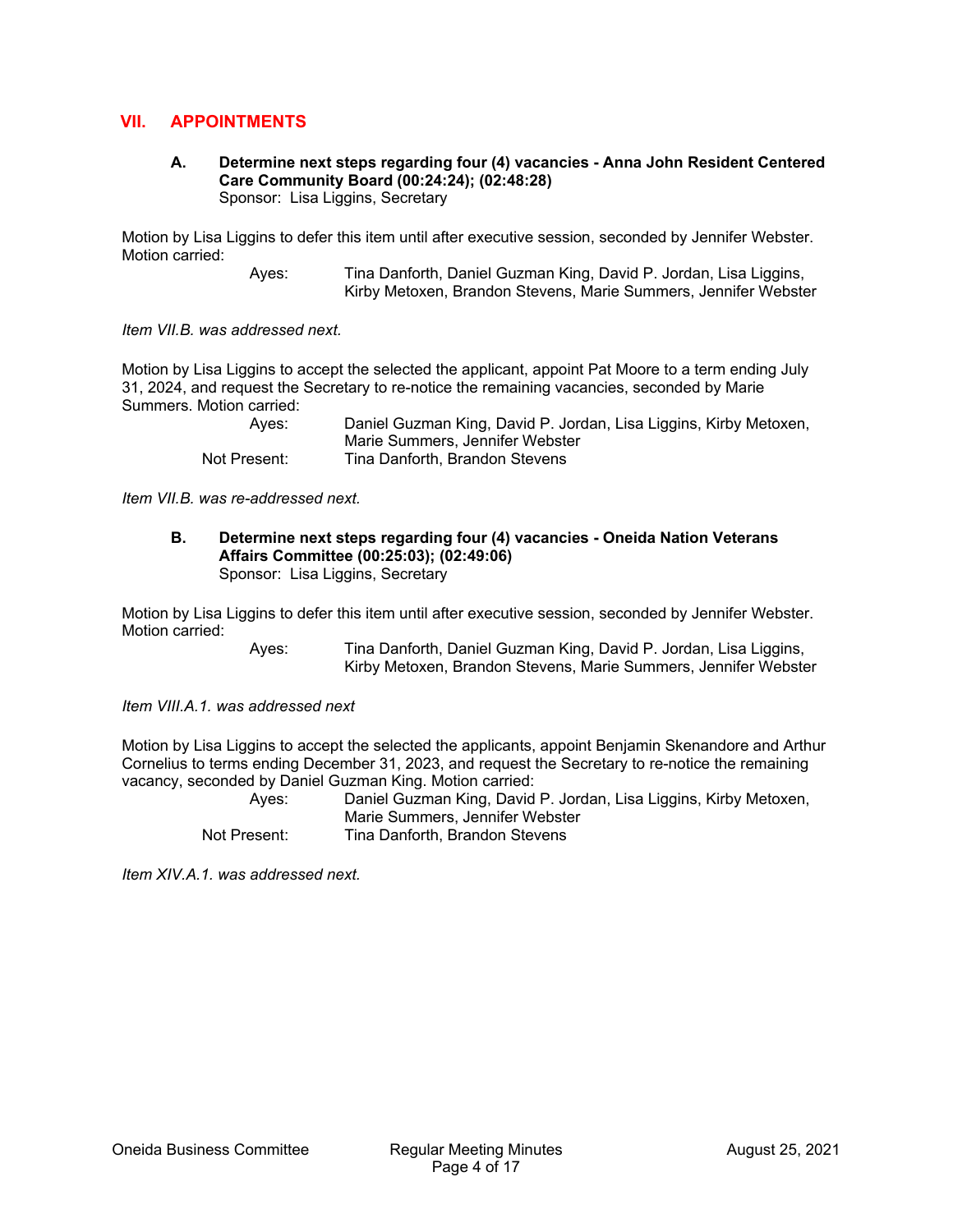# **VIII. STANDING COMMITTEES**

#### **A. FINANCE COMMITTEE**

**1. Accept the August 2, 2021, regular Finance Committee meeting minutes (00:25:46)** 

Sponsor: Tina Danforth, Treasurer

Motion by Lisa Liggins to accept the August 2, 2021, regular Finance Committee meeting minutes, seconded by Jennifer Webster. Motion carried:

 Ayes: Tina Danforth, Daniel Guzman King, David P. Jordan, Lisa Liggins, Kirby Metoxen, Brandon Stevens, Marie Summers, Jennifer Webster

**2. Accept the August 16, 2021, regular Finance Committee meeting minutes (00:26:21)** 

Sponsor: Tina Danforth, Treasurer

Motion by Kirby Metoxen to accept the August 16, 2021, regular Finance Committee meeting minutes, seconded by Lisa Liggins. Motion carried:

 Ayes: Tina Danforth, Daniel Guzman King, David P. Jordan, Lisa Liggins, Kirby Metoxen, Brandon Stevens, Marie Summers, Jennifer Webster

#### **B. LEGISLATIVE OPERATING COMMITTEE**

**1. Accept the August 4, 2021, regular Legislative Operating Committee meeting minutes (00:26:56)**  Sponsor: David P. Jordan, Councilman

Motion by Jennifer Webster to accept the August 4, 2021, regular Legislative Operating Committee meeting minutes, seconded by Marie Summers. Motion carried: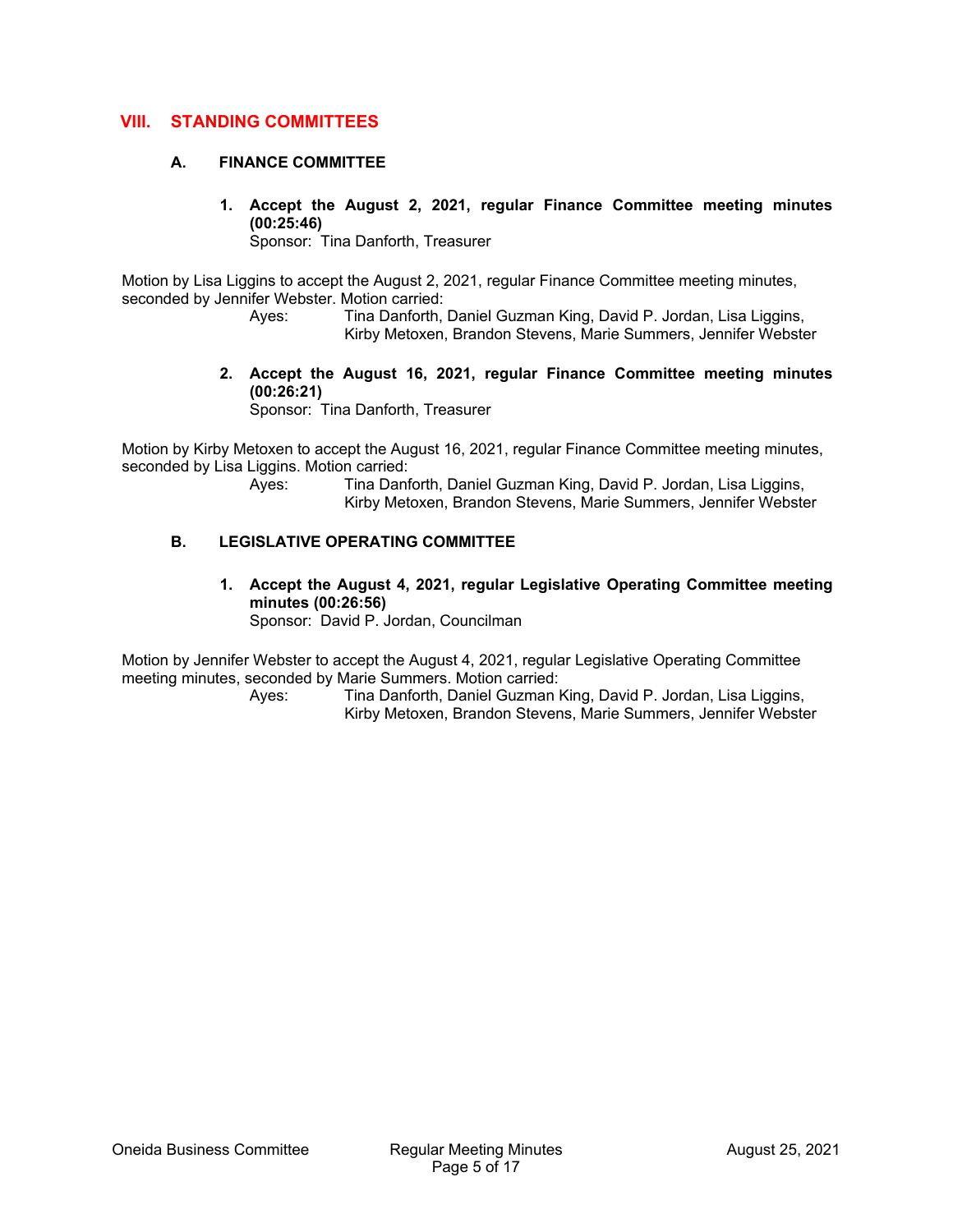# **IX. STANDING ITEMS**

#### **A. ARPA FRF Updates and Requests/Proposals**

**1. Adopt resolution entitled Obligation for CIP #15-001, Food Innovation Center, Utilizing American Rescue Plan Act of 2021 Federal Relief Funds (00:27:34)**  Sponsor: Larry Barton, Chief Financial Officer

Motion by Jennifer Webster to adopt resolution 08-25-21-B Obligation for CIP #15-001, Food Innovation Center, Utilizing American Rescue Plan Act of 2021 Federal Relief Funds with one (1) change [in line 42, insert "Mark W. Powless, General Manager"], seconded by Marie Summers. Motion carried:

 Ayes: Daniel Guzman King, David P. Jordan, Lisa Liggins, Kirby Metoxen, Brandon Stevens, Marie Summers, Jennifer Webster Abstained: Tina Danforth

*Councilman Kirby Metoxen left at 9:03 a.m.* 

*Councilman Kirby Metoxen returned at 9:06 a.m.* 

**2. Adopt resolution entitled Obligation for CIP #23-005, Residential Home Sites, Utilizing American Rescue Plan Act of 2021 Federal Relief Funds (00:50:27)**  Sponsor: Larry Barton, Chief Financial Officer

Motion by Jennifer Webster to adopt resolution 08-25-21-C Obligation for CIP #23-005, Residential Home Sites, Utilizing American Rescue Plan Act of 2021 Federal Relief Funds with one (1) change [in line 42, insert "Mark W. Powless, General Manager"], seconded by David P. Jordan. Motion carried: Ayes: Tina Danforth, Daniel Guzman King, David P. Jordan, Lisa Liggins, Kirby Metoxen, Brandon Stevens, Marie Summers, Jennifer Webster

> **3. Adopt resolution entitled Obligation for CIP #21-111, Multi-Family Housing, Utilizing American Rescue Plan Act of 2021 Federal Relief Funds (01:07:17)**  Sponsor: Larry Barton, Chief Financial Officer

Motion by Marie Summers to adopt resolution 08-25-21-D Obligation for CIP #21-111, Multi-Family Housing, Utilizing American Rescue Plan Act of 2021 Federal Relief Funds with two (2) changes [1) in line 35 and 43, insert "\$7,367,335.72"; and 2) in line 43, insert "Mark W. Powless, General Manager"], seconded by David P. Jordan. Motion carried: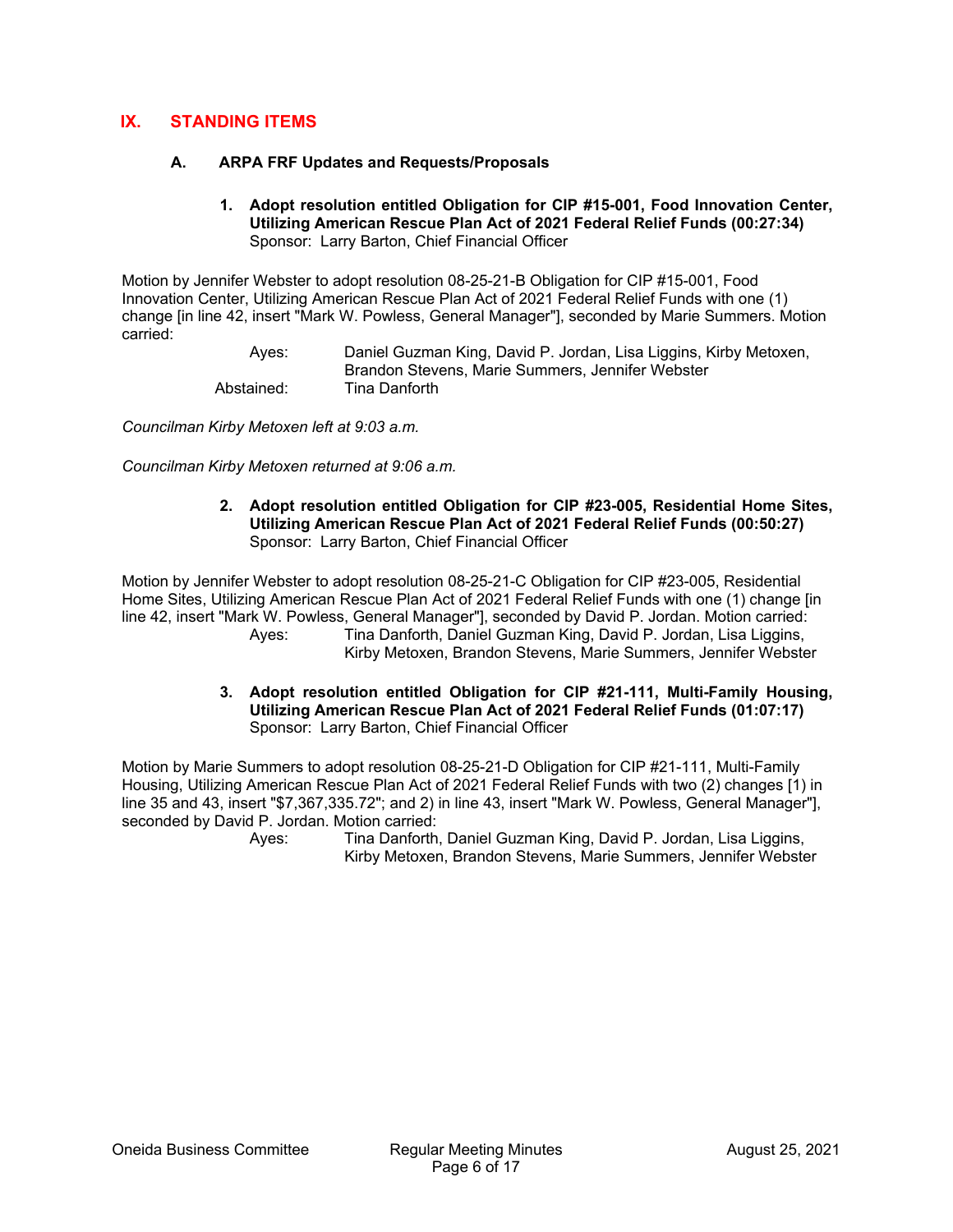# **X. TRAVEL REQUESTS**

*Vice-Chairman Brandon Stevens left at 9:40 a.m.* 

**A. Approve the travel request in accordance with § 219.16-1 – Seven (7) Gaming staff – Sportsbook Training and Observation – Philadelphia, MS – September 14-17, 2021 (01:09:31)** 

Sponsor: Louise Cornelius, Gaming General Manager

Motion by Lisa Liggins to approve the travel request in accordance with § 219.16-1 for seven (7) Gaming staff to attend Sportsbook Training and Observation in Philadelphia, MS – September 14-17, 2021, seconded by Marie Summers. Motion carried:

 Ayes: Tina Danforth, Daniel Guzman King, David P. Jordan, Lisa Liggins, Kirby Metoxen, Marie Summers, Jennifer Webster Not Present: Brandon Stevens

# **XI. NEW BUSINESS**

**A. Approve a limited waiver of sovereign immunity - Thermo Scientific Portable Analytical Instruments Inc. terms and conditions of sale - file # 2021-0406 (01:10:44)** 

Sponsor: Richard Van Boxtel, Chair/Oneida Police Commission

Motion by Lisa Liggins to approve a limited waiver of sovereign immunity for the Thermo Scientific Portable Analytical Instruments Inc. terms and conditions of sale - file # 2021-0406, seconded by Jennifer Webster. Motion carried:

| Ayes:        | Tina Danforth, Daniel Guzman King, David P. Jordan, Lisa Liggins, |
|--------------|-------------------------------------------------------------------|
|              | Kirby Metoxen, Marie Summers, Jennifer Webster                    |
| Not Present: | Brandon Stevens                                                   |

**B. Consider request for an ARPA Education Program for the Fall 2021 (01:11:29)**  Sponsor: Mary Graves, Tribal Member

*Vice-Chairman Brandon Stevens returned at 9:45 a.m.* 

*Chairman Tehassi Hill left at 9:52 a.m.; Vice-Chairman Brandon Stevens assumed the responsibilities of the Chair.* 

*Chairman Tehassi Hill returned at 9:56 a.m. and resumed the responsibilities of the Chair.* 

Motion by Lisa Liggins to accept the tribal member request for an ARPA Education Program for the Fall 2021 [semester] and to direct the General Manager to bring back an initial report at the October 13, 2021, regular Business Committee meeting and a final report no later than the December 8, 2021, regular Business Committee meeting on a [Higher] Education program funded by FRF funds to be implemented for the Spring 2022 semester, seconded by Marie Summers. Motion carried: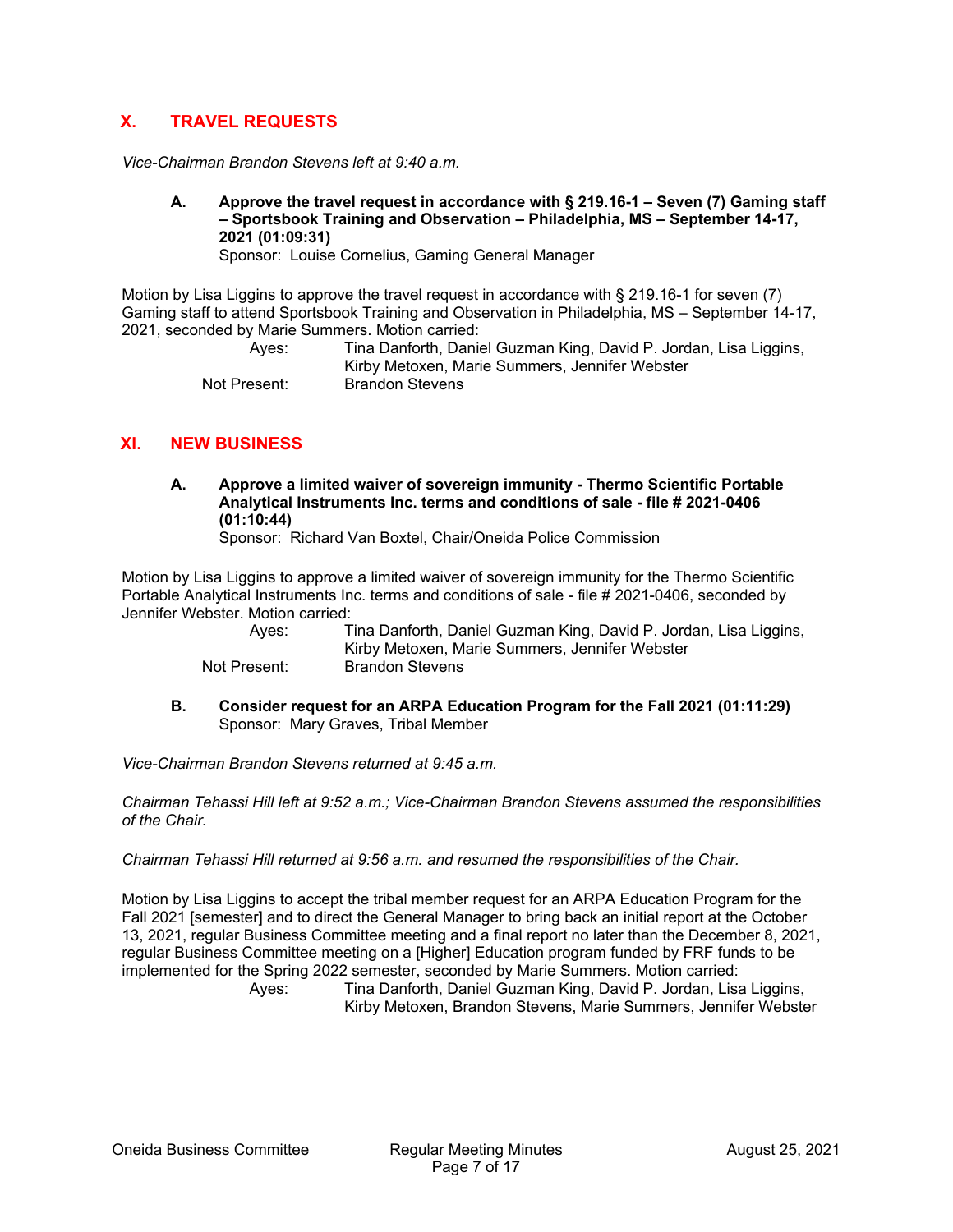**C. Approve the Higher Education request to post one (1) tribal contribution funded Administrative Assistant (01:51:36)**  Sponsor: Mark W. Powless, General Manager

*Councilman Daniel Guzman King left at 10:22 a.m.* 

*Councilman Daniel Guzman King returned at 10:26 a.m.* 

Motion by Jennifer Webster to accept the Chief Financial Officer input provided in accordance with section 121.8-3.(a) and approve the Higher Education request to hire one (1) tribal contribution funded emergency temp for an Administrative Assistant, seconded by Lisa Liggins. Motion carried:

 Ayes: Tina Danforth, Daniel Guzman King, David P. Jordan, Lisa Liggins, Kirby Metoxen, Brandon Stevens, Marie Summers, Jennifer Webster

**D. Accept the April/May 2020 hotel placement program report (02:05:05)**  Sponsor: Mark W. Powless, General Manager

*Councilman David P. Jordan left at 10:35 a.m.* 

*Councilman David P. Jordan returned at 10:45 a.m.* 

Motion by Marie Summers to accept the April/May 2020 hotel placement program report, seconded by Jennifer Webster. Motion carried:

> Ayes: Tina Danforth, Daniel Guzman King, David P. Jordan, Lisa Liggins, Kirby Metoxen, Brandon Stevens, Marie Summers, Jennifer Webster

**E. Approve exception to resolution # BC-01-22-20-A and schedule executive discussion on Tuesday, September 7, 2021 (02:16:41)**  Sponsor: Lisa Liggins, Secretary

Motion by Marie Summers to approve an exception to resolution # BC-01-22-20-A, to schedule executive session discussion on Tuesday, September 7, 2021, and to request the Secretary to bring back a resolution to revise the regular Business Committee schedule [based on today's discussion], seconded by Lisa Liggins. Motion carried: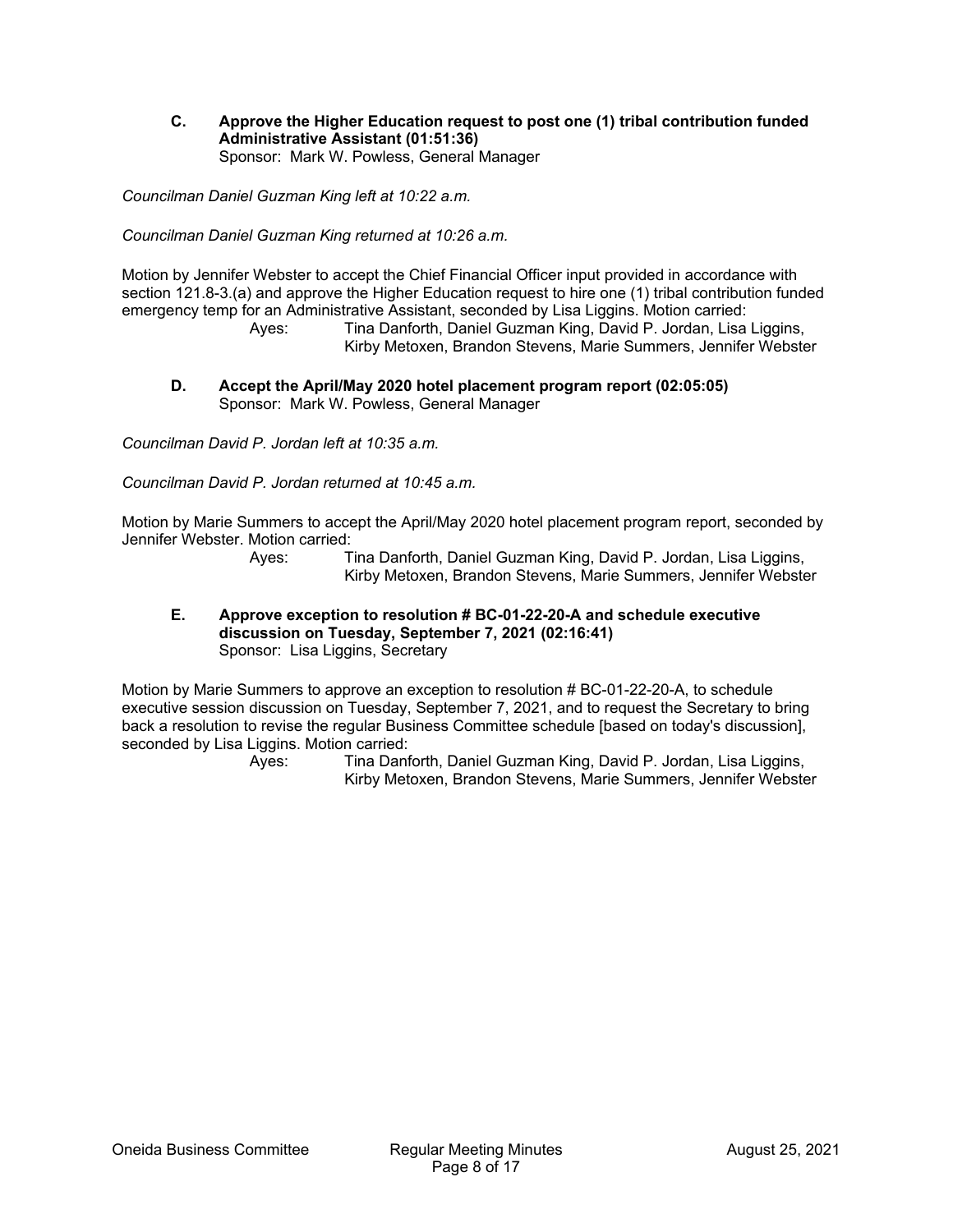#### **XII. REPORTS**

#### **A. OPERATIONAL**

**1. Accept the Comprehensive Health Division FY-2021 3rd quarter report (02:30:51)** 

Sponsor: Mark W. Powless, General Manager

Motion by Lisa Liggins to accept the Comprehensive Health Division FY-2021 3rd quarter report, seconded by Brandon Stevens. Motion carried:

 Ayes: Tina Danforth, Daniel Guzman King, David P. Jordan, Lisa Liggins, Kirby Metoxen, Brandon Stevens, Marie Summers, Jennifer Webster

**2. Accept the Environmental, Health, Safety, Land and Agriculture Division FY-2021 3rd quarter report (02:31:24)** 

Sponsor: Mark W. Powless, General Manager

Motion by Lisa Liggins to accept the Environmental, Health, Safety, Land and Agriculture Division FY-2021 3rd quarter report, seconded by Jennifer Webster. Motion carried:

- Ayes: Tina Danforth, Daniel Guzman King, David P. Jordan, Lisa Liggins, Kirby Metoxen, Brandon Stevens, Marie Summers, Jennifer Webster
- **3. Accept the Governmental Services Division FY-2021 3rd quarter report (02:31:52)**

Sponsor: Mark W. Powless, General Manager

Motion by Lisa Liggins to accept the Governmental Services Division FY-2021 3rd quarter report, seconded by Jennifer Webster. Motion carried:

 Ayes: Tina Danforth, Daniel Guzman King, David P. Jordan, Lisa Liggins, Kirby Metoxen, Brandon Stevens, Marie Summers, Jennifer Webster

**4. Accept the Public Works Division FY-2021 3rd quarter report (02:32:22)**  Sponsor: Mark W. Powless, General Manager

Motion by Lisa Liggins to accept the Public Works Division FY-2021 3rd quarter report, seconded by David P. Jordan. Motion carried:

> Ayes: Tina Danforth, Daniel Guzman King, David P. Jordan, Lisa Liggins, Kirby Metoxen, Brandon Stevens, Marie Summers, Jennifer Webster

**5. Accept the Management Information Systems FY-2021 3rd quarter report (02:32:53)** 

Sponsor: Mark W. Powless, General Manager

Motion by Lisa Liggins to accept the Management Information Systems FY-2021 3rd quarter report, seconded by Marie Summers. Motion carried: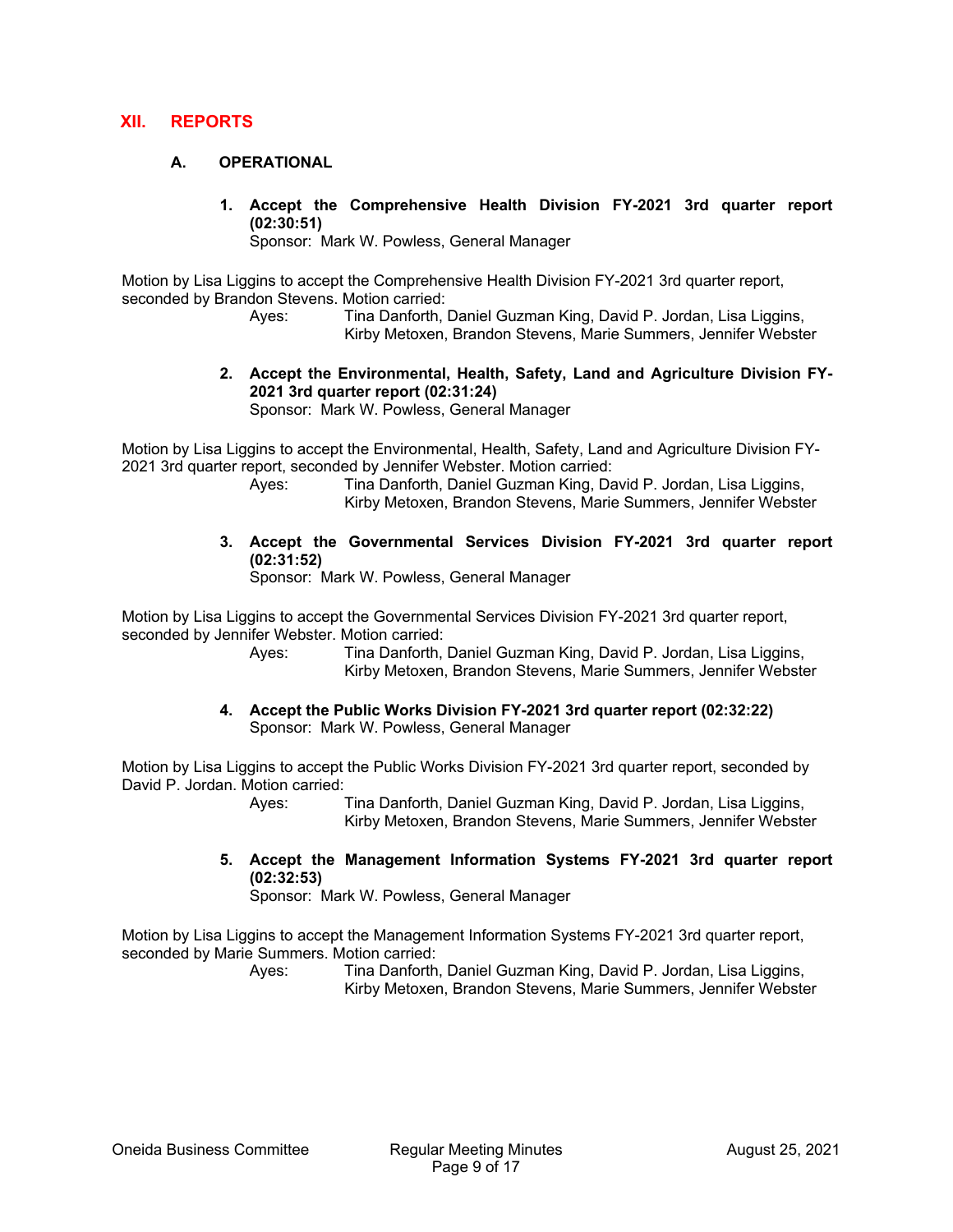#### **6. Accept the Tribal Action Plan FY-2021 3rd quarter report (02:33:29)**  Sponsor: Mark W. Powless, General Manager

Motion by Lisa Liggins to accept the Tribal Action Plan FY-2021 3rd quarter report, seconded by David P. Jordan. Motion carried:

> Ayes: Tina Danforth, Daniel Guzman King, David P. Jordan, Lisa Liggins, Kirby Metoxen, Brandon Stevens, Marie Summers, Jennifer Webster

**7. Accept the Big Bear Media FY-2021 3rd quarter report (02:33:57)**  Sponsor: Mark W. Powless, General Manager

Motion by Lisa Liggins to accept the Big Bear Media FY-2021 3rd quarter report, seconded by Marie Summers. Motion carried:

 Ayes: Tina Danforth, Daniel Guzman King, David P. Jordan, Lisa Liggins, Kirby Metoxen, Brandon Stevens, Marie Summers, Jennifer Webster

**8. Accept the Education and Training FY-2021 3rd quarter report (02:34:24)**  Sponsor: Mark W. Powless, General Manager

Motion by Marie Summers to accept the Education and Training FY-2021 3rd quarter report, seconded by Jennifer Webster. Motion carried:

 Ayes: Tina Danforth, Daniel Guzman King, David P. Jordan, Lisa Liggins, Kirby Metoxen, Brandon Stevens, Marie Summers, Jennifer Webster

**9. Accept the Grants FY-2021 3rd quarter report (02:34:50)**  Sponsor: Mark W. Powless, General Manager

Motion by Kirby Metoxen to accept the Grants FY-2021 3rd quarter report, seconded by Lisa Liggins. Motion carried:

 Ayes: Tina Danforth, Daniel Guzman King, David P. Jordan, Lisa Liggins, Kirby Metoxen, Brandon Stevens, Marie Summers, Jennifer Webster

#### **B. APPOINTED BOARDS, COMMITTEES, COMMISSIONS**

**1. Accept the Anna John Resident Centered Care Community Board FY-2021 3rd quarter report (02:35:21)**  Sponsor: Joshua Hicks, Interim Chair/Anna John Resident Centered Care Community Board

Motion by Marie Summers to accept the Anna John Resident Centered Care Community Board FY-2021 3rd quarter report, seconded by Brandon Stevens. Motion carried:

 Ayes: Tina Danforth, Daniel Guzman King, David P. Jordan, Lisa Liggins, Kirby Metoxen, Brandon Stevens, Marie Summers, Jennifer Webster

#### **2. Accept the Oneida Police Commission FY-2021 3rd quarter report (02:35:55)**  Sponsor: Richard VanBoxtel, Chair/Oneida Police Commission

Motion by Lisa Liggins to accept the Oneida Police Commission FY-2021 3rd quarter report, seconded by Marie Summers. Motion carried: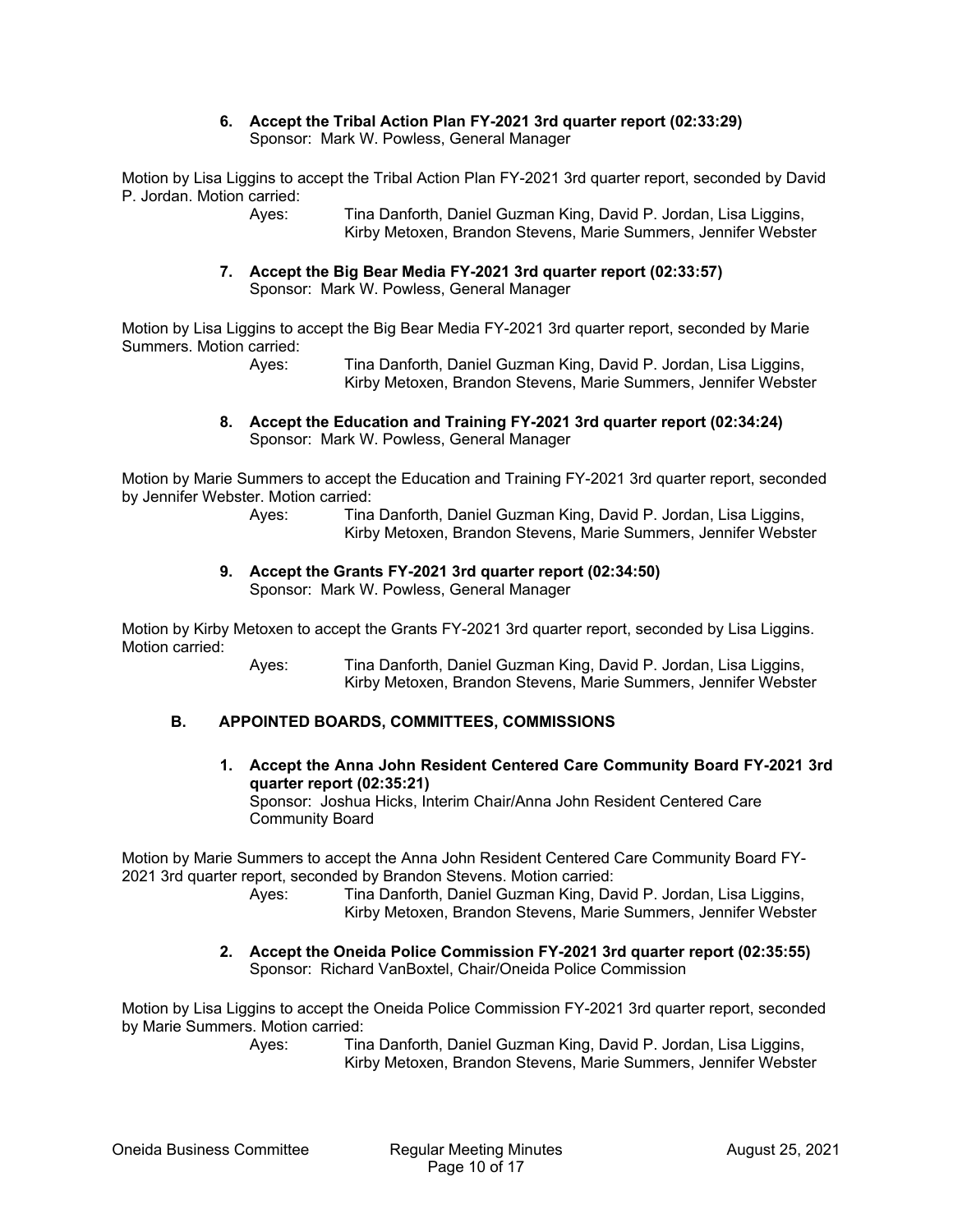#### **C. ELECTED BOARDS, COMMITTEES, COMMISSIONS**

#### **1. Accept the Oneida Election Board FY-2021 3rd quarter report (02:36:17)**  Sponsor: Candace House, Chair/Oneida Election Board

Motion by David P. Jordan to accept the Oneida Election Board FY-2021 3rd quarter report, seconded by Lisa Liggins. Motion carried:

 Ayes: Tina Danforth, Daniel Guzman King, David P. Jordan, Lisa Liggins, Kirby Metoxen, Brandon Stevens, Marie Summers, Jennifer Webster

**2. Accept the Oneida Gaming Commission FY-2021 3rd quarter report (02:36:47)**  Sponsor: Mark A. Powless Sr., Chair/Oneida Gaming Commission

Motion by Marie Summers to accept the Oneida Gaming Commission FY-2021 3rd quarter report, seconded by David P. Jordan. Motion carried:

 Ayes: Tina Danforth, Daniel Guzman King, David P. Jordan, Lisa Liggins, Kirby Metoxen, Brandon Stevens, Marie Summers, Jennifer Webster

**3. Accept the Oneida Land Commission FY-2021 2nd quarter report (02:37:19)**  Sponsor: Becky Webster, Chair/Oneida Land Commission

Motion by Jennifer Webster to accept the Oneida Land Commission FY-2021 2nd quarter report, seconded by Lisa Liggins. Motion carried:

 Ayes: Tina Danforth, Daniel Guzman King, David P. Jordan, Lisa Liggins, Kirby Metoxen, Brandon Stevens, Marie Summers, Jennifer Webster

**4. Accept the Oneida Nation School Board FY-2021 3rd quarter report (02:37:48)**  Sponsor: Aaron Manders, Chair/Oneida Nation School Board

Motion by Lisa Liggins to accept the Oneida Nation School Board FY-2021 3rd quarter report, seconded by David P. Jordan. Motion carried:

 Ayes: Tina Danforth, Daniel Guzman King, David P. Jordan, Lisa Liggins, Kirby Metoxen, Brandon Stevens, Marie Summers, Jennifer Webster

**5. Accept the Oneida Trust Enrollment Committee FY-2021 3rd quarter report (02:38:16)** 

Sponsor: Debbie Danforth, Chair/Oneida Trust Enrollment Committee

Motion by Lisa Liggins to accept the Oneida Trust Enrollment Committee FY-2021 3rd quarter report, seconded by Kirby Metoxen. Motion carried: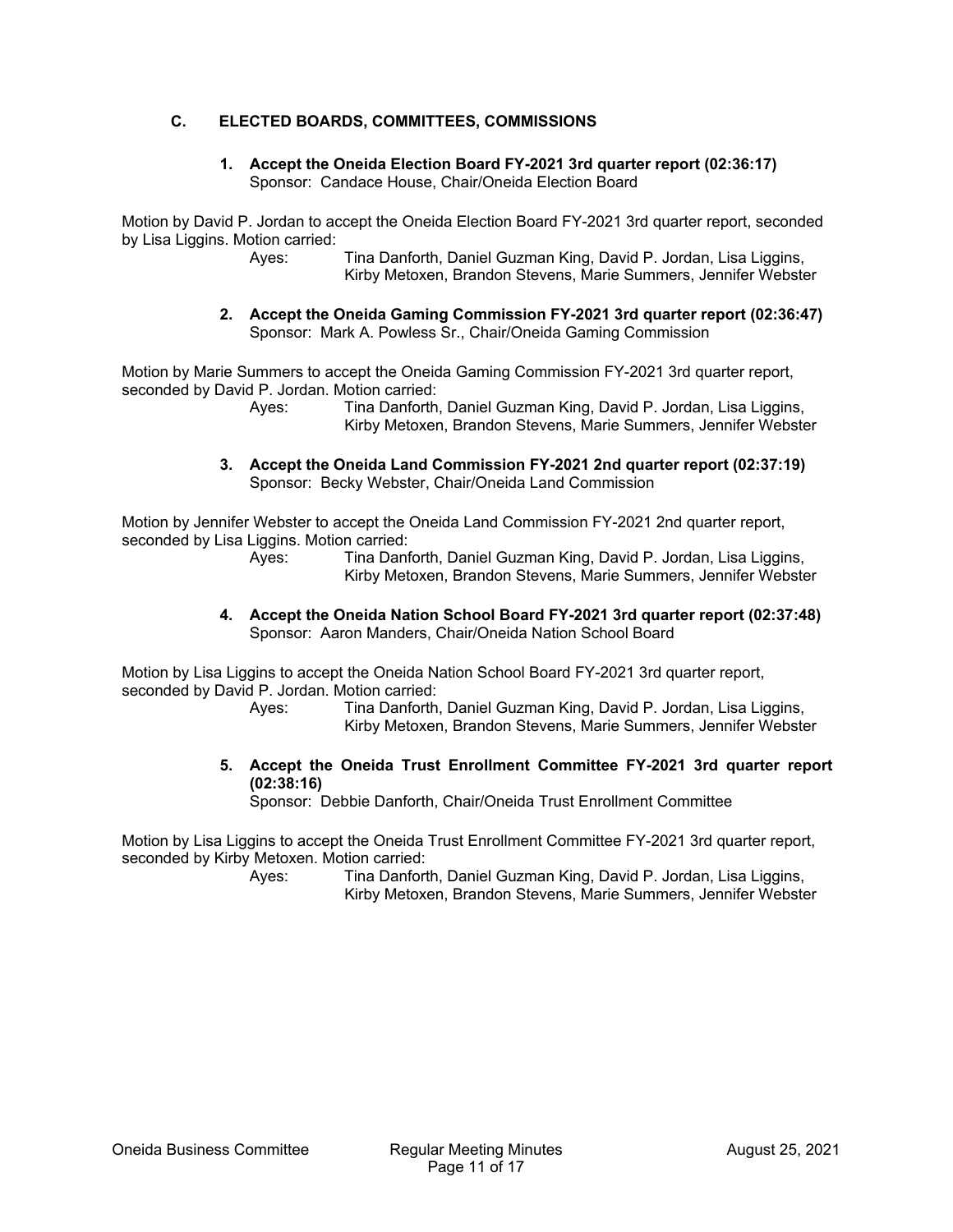# **D. STANDING COMMITTEES**

#### **1. Accept the Quality of Life Committee FY-2021 3rd quarter report (02:38:46)**  Sponsor: Marie Summers, Councilwoman

Motion by Jennifer Webster to accept the Quality of Life Committee FY-2021 3rd quarter report, seconded by Kirby Metoxen. Motion carried:

 Ayes: Tina Danforth, Daniel Guzman King, David P. Jordan, Lisa Liggins, Kirby Metoxen, Brandon Stevens, Marie Summers, Jennifer Webster

**2. Accept the Community Development Planning Committee FY-2021 3rd quarter report (02:39:12)**  Sponsor: Brandon Stevens, Vice-Chairman

Motion by David P. Jordan to accept the Community Development Planning Committee FY-2021 3rd quarter report, seconded by Kirby Metoxen. Motion carried:

 Ayes: Tina Danforth, Daniel Guzman King, David P. Jordan, Lisa Liggins, Kirby Metoxen, Brandon Stevens, Marie Summers, Jennifer Webster

**3. Accept the Legislative Operating Committee FY-2021 3rd quarter report (02:39:41)** 

Sponsor: David P. Jordan, Councilman

Motion by Kirby Metoxen to accept the Legislative Operating Committee FY-2021 3rd quarter report, seconded by Jennifer Webster. Motion carried:

 Ayes: Tina Danforth, Daniel Guzman King, David P. Jordan, Lisa Liggins, Kirby Metoxen, Brandon Stevens, Marie Summers, Jennifer Webster

**4. Accept the Finance Committee FY-2021 3rd quarter report (02:40:16)**  Sponsor: Tina Danforth, Treasurer

Motion by David P. Jordan to accept the Finance Committee FY-2021 3rd quarter report, seconded by Lisa Liggins. Motion carried:

 Ayes: Tina Danforth, Daniel Guzman King, David P. Jordan, Lisa Liggins, Kirby Metoxen, Brandon Stevens, Marie Summers, Jennifer Webster

# **E. OTHER**

**1. Accept the Oneida Youth Leadership Institute Board FY-2021 3rd quarter report (02:40:42)** 

Sponsor: Mark W. Powless, General Manager

Motion by Lisa Liggins to accept the Oneida Youth Leadership Institute Board FY-2021 3rd quarter report, seconded by David P. Jordan. Motion carried: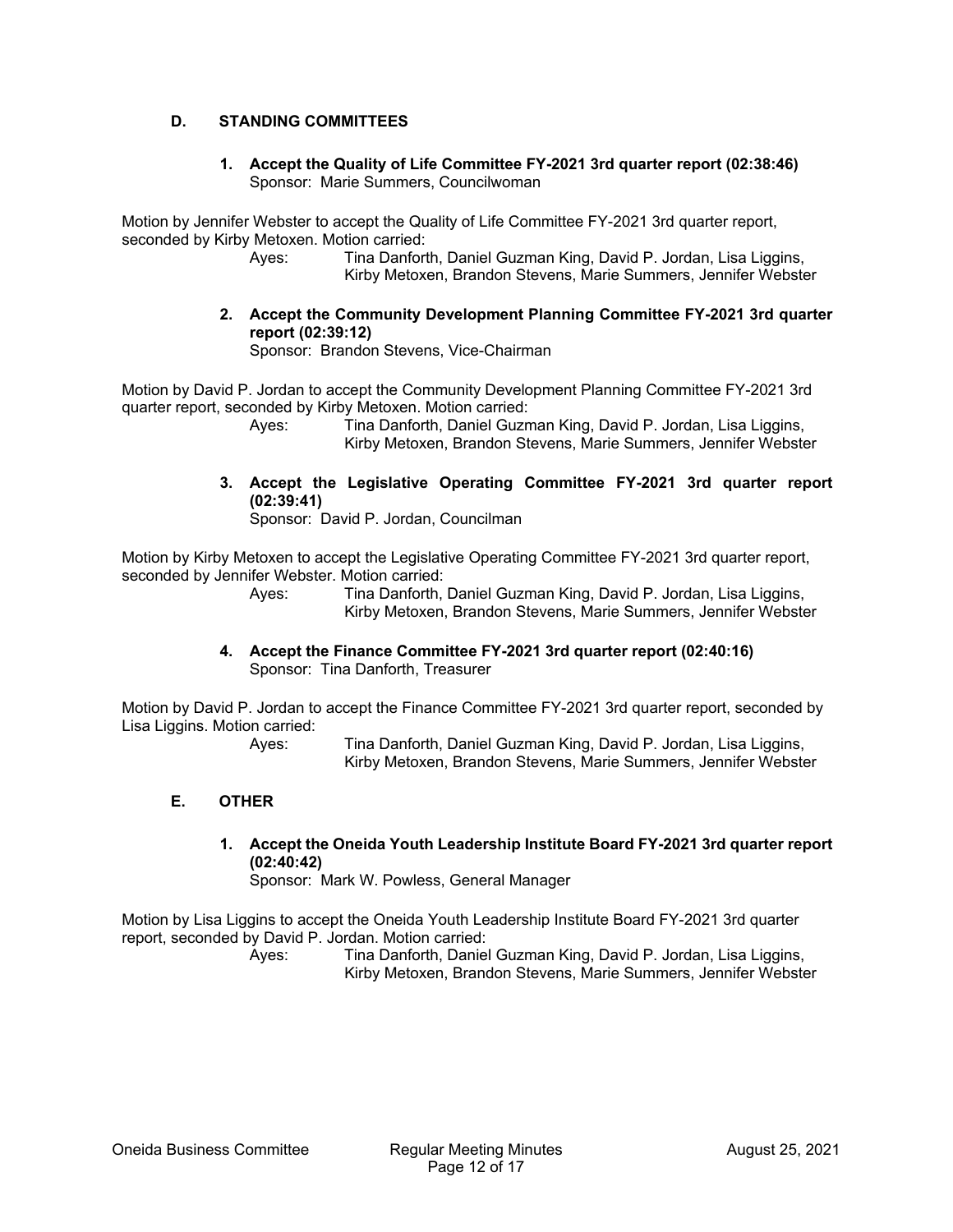# **XIII. GENERAL TRIBAL COUNCIL**

**A. Consider additional materials regarding Comprehensive Housing processes for the tentatively scheduled December 13, 2021, special General Tribal Council meeting (02:41:55)**  Sponsor: Lisa Liggins, Secretary

Motion by Jennifer Webster to add the three (3) flowcharts to the materials for the tentatively scheduled December 13, 2021, special General Tribal Council meeting, seconded by David P. Jordan. Motion carried:

> Ayes: Tina Danforth, Daniel Guzman King, David P. Jordan, Lisa Liggins, Kirby Metoxen, Brandon Stevens, Marie Summers, Jennifer Webster

*Treasurer Tina Danforth and Councilwoman Jennifer Webster left at 11:15 a.m.* 

# **XIV. EXECUTIVE SESSION (02:47:32)**

Motion by David P. Jordan to go into executive session at 11:18 a.m., seconded by Kirby Metoxen. Motion carried:

> Ayes: Tina Danforth, Daniel Guzman King, David P. Jordan, Lisa Liggins, Kirby Metoxen, Brandon Stevens, Marie Summers, Jennifer Webster

*Secretary Lisa Liggins left at 11:20 a.m.* 

*Treasurer Tina Danforth and Councilwoman Jennifer Webster returned at 11:22 a.m.* 

*The Oneida Business Committee, by consensus, recessed at 12:00 p.m. until 1:30 p.m.* 

*Meeting called to order by Chairman Tehassi Hill at 1:30 p.m. Councilwoman Marie Summers is attending in person.* 

*Roll call for the record:* 

*Present: Chairman Tehassi Hill; Treasurer Tina Danforth; Councilman Daniel Guzman King; Councilman David P. Jordan; Councilman Kirby Metoxen; Vice-Chairman Brandon Stevens; Councilwoman Marie Summers; Councilwoman Jennifer Webster Not Present: Secretary Lisa Liggins;* 

*Secretary Lisa Liggins returned at 2:02 p.m.* 

*Treasurer Tina Danforth left at 3:33 p.m.* 

*Vice-Chairman Brandon Stevens left at 3:47 p.m.* 

Motion by Jennifer Webster to come out of executive session at 4:08 p.m., seconded by David P. Jordan. Motion carried:

| Ayes:        | Daniel Guzman King, David P. Jordan, Lisa Liggins, Kirby Metoxen, |
|--------------|-------------------------------------------------------------------|
|              | Marie Summers, Jennifer Webster                                   |
| Not Present: | Tina Danforth, Brandon Stevens                                    |

*Item VII.A. was re-addressed next.*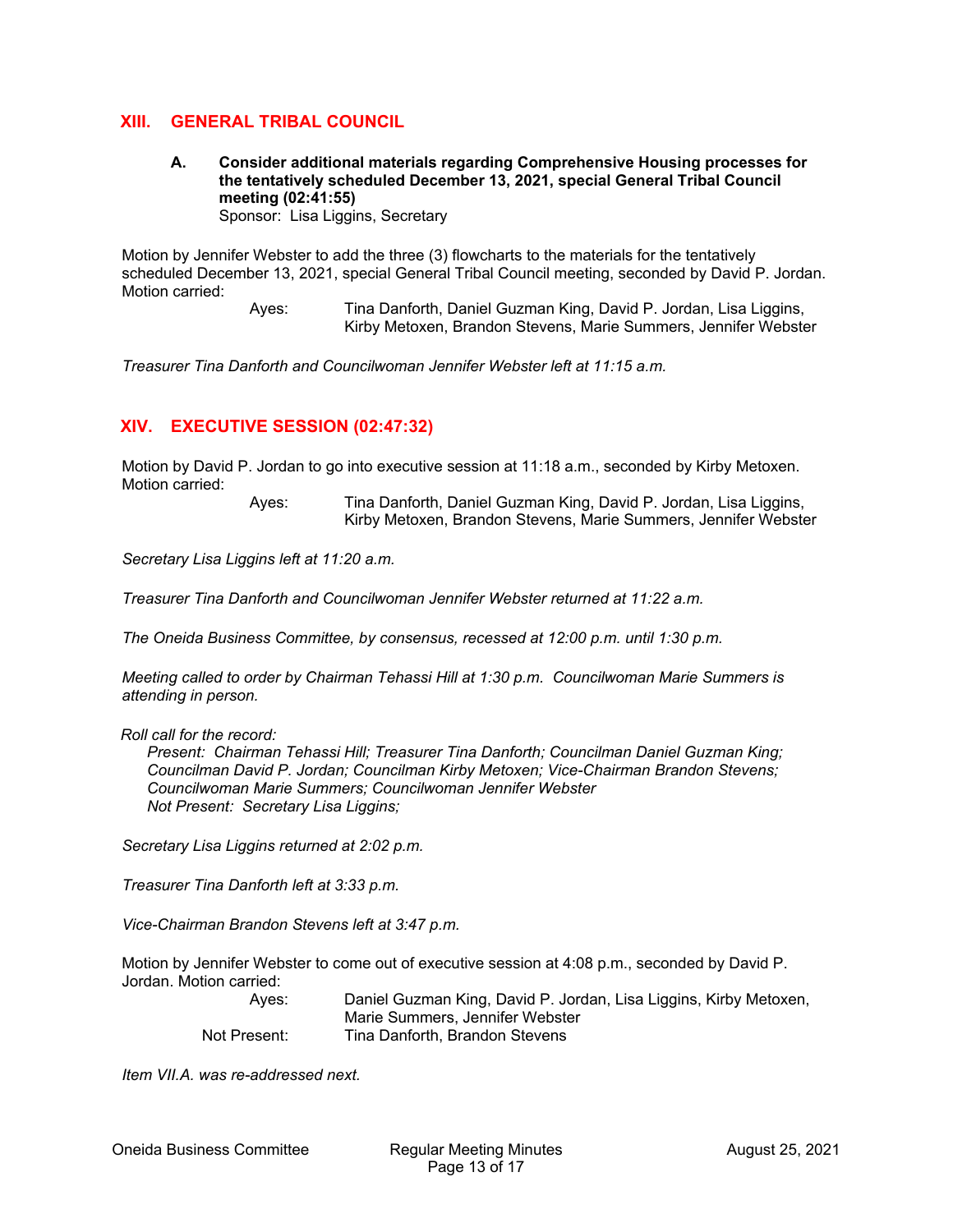#### **A. REPORTS**

#### **1. Accept the July 2021 Treasurer's report (02:49:48)**  Sponsor: Tina Danforth, Treasurer

Motion by David P. Jordan to accept the July 2021 Treasurer's report, seconded by Jennifer Webster. Motion carried:

| Aves:        | Daniel Guzman King, David P. Jordan, Lisa Liggins, Kirby Metoxen, |
|--------------|-------------------------------------------------------------------|
|              | Marie Summers. Jennifer Webster                                   |
| Not Present: | Tina Danforth, Brandon Stevens                                    |

**2. Accept the Intergovernmental Affairs, Communications, and Self-Governance August 2021 report (02:50:01)** 

Sponsor: Melinda J. Danforth, Director/Intergovernmental Affairs

Motion by David P. Jordan to accept the Intergovernmental Affairs, Communications, and Self-Governance August 2021 report, seconded by Lisa Liggins. Motion carried:

| Aves:        | Daniel Guzman King, David P. Jordan, Lisa Liggins, Kirby Metoxen,<br>Marie Summers, Jennifer Webster |
|--------------|------------------------------------------------------------------------------------------------------|
| Not Present: | Tina Danforth, Brandon Stevens                                                                       |

Motion by Jennifer Webster to approve the Memorandum of Understanding (MOU) between the Oneida Nation and Appraisal and Valuation Services Office (AVSO) - file # 2021-0586, authorize the Chairman to sign the MOU and direct Self-Governance to submit the signed MOU to AVSO and the BIA Office of Self Governance for signature, seconded by Lisa Liggins. Motion carried:

| Aves:        | Daniel Guzman King, David P. Jordan, Lisa Liggins, Kirby Metoxen, |
|--------------|-------------------------------------------------------------------|
|              | Marie Summers, Jennifer Webster                                   |
| Not Present: | Tina Danforth, Brandon Stevens                                    |

Motion by Jennifer Webster to authorize Councilwoman Marie Summers to speak and participate in the 2021 Diversity Awards Ceremony on Friday, October 29, 2021, in Madison, WI, seconded by Marie Summers. Motion carried:

| Aves:        | Daniel Guzman King, David P. Jordan, Lisa Liggins, Kirby Metoxen, |
|--------------|-------------------------------------------------------------------|
|              | Marie Summers, Jennifer Webster                                   |
| Not Present: | Tina Danforth, Brandon Stevens                                    |

**3. Accept the Emergency Management FY-2021 3rd quarter report (02:51:16)**  Sponsor: Kaylynn Gresham, Director/Emergency Management

Motion by Lisa Liggins to accept the Emergency Management FY-2021 3rd quarter report, seconded by Kirby Metoxen. Motion carried:

 Ayes: Daniel Guzman King, David P. Jordan, Lisa Liggins, Kirby Metoxen, Marie Summers, Jennifer Webster Not Present: Tina Danforth, Brandon Stevens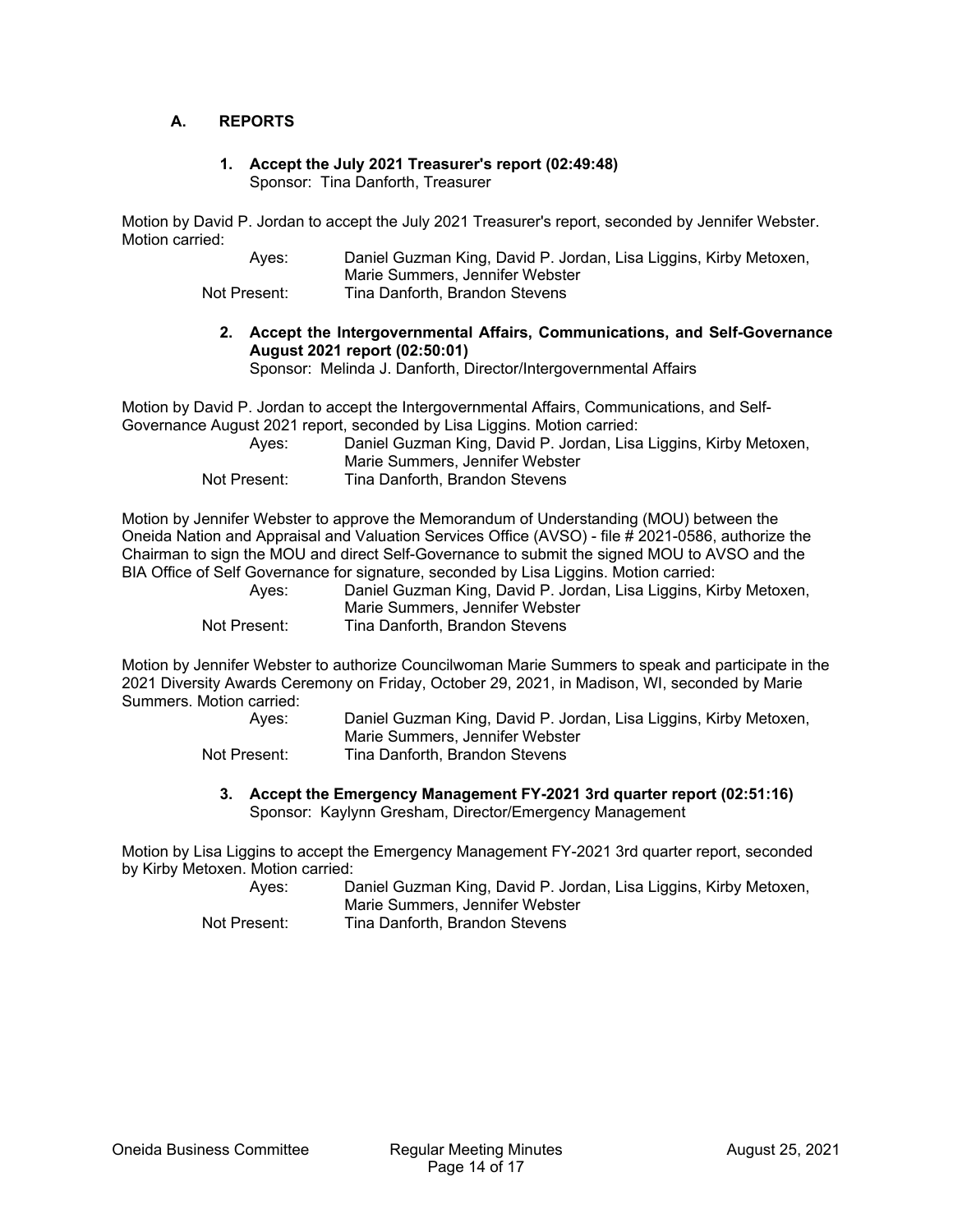# **4. Accept the Chief Counsel report (02:51:31)**

Sponsor: Jo Anne House, Chief Counsel

Motion by Jennifer Webster to accept the Chief Counsel report, seconded by David P. Jordan. Motion carried:

| Aves:        | Daniel Guzman King, David P. Jordan, Lisa Liggins, Kirby Metoxen, |
|--------------|-------------------------------------------------------------------|
|              | Marie Summers, Jennifer Webster                                   |
| Not Present: | Tina Danforth, Brandon Stevens                                    |

Motion by David P. Jordan to adopt resolution 08-25-21-E Revenue Allocation Plan FY-2021 and move only the resolution to open session, seconded by Lisa Liggins. Motion carried:

| Aves:        | Daniel Guzman King, David P. Jordan, Lisa Liggins, Kirby Metoxen, |
|--------------|-------------------------------------------------------------------|
|              | Marie Summers, Jennifer Webster                                   |
| Not Present: | Tina Danforth, Brandon Stevens                                    |

#### **5. Accept the Chief Financial Officer August 2021 report (02:52:06)**  Sponsor: Larry Barton, Chief Financial Officer

Motion by Jennifer Webster to accept the Chief Financial Officer August 2021 report, seconded by Marie Summers. Motion carried:

| Aves:        | Daniel Guzman King, David P. Jordan, Lisa Liggins, Kirby Metoxen, |
|--------------|-------------------------------------------------------------------|
|              | Marie Summers, Jennifer Webster                                   |
| Not Present: | Tina Danforth, Brandon Stevens                                    |

# **6. Accept the General Manager report (02:52:21)**

Sponsor: Mark W. Powless, General Manager

Motion by Kirby Metoxen to accept the General Manager report, seconded by Marie Summers. Motion carried:

| Ayes:        | Daniel Guzman King, David P. Jordan, Lisa Liggins, Kirby Metoxen, |
|--------------|-------------------------------------------------------------------|
|              | Marie Summers, Jennifer Webster                                   |
| Not Present: | Tina Danforth, Brandon Stevens                                    |

# **B. AUDIT COMMITTEE**

**1. Accept the Audit Committee FY-2021 3rd quarter report (02:52:41)**  Sponsor: David P. Jordan, Councilman

Motion by Kirby Metoxen to accept the Audit Committee FY-2021 3rd quarter report, seconded by Jennifer Webster. Motion carried:

| Aves:        | Daniel Guzman King, David P. Jordan, Lisa Liggins, Kirby Metoxen, |
|--------------|-------------------------------------------------------------------|
|              | Marie Summers, Jennifer Webster                                   |
| Not Present: | Tina Danforth, Brandon Stevens                                    |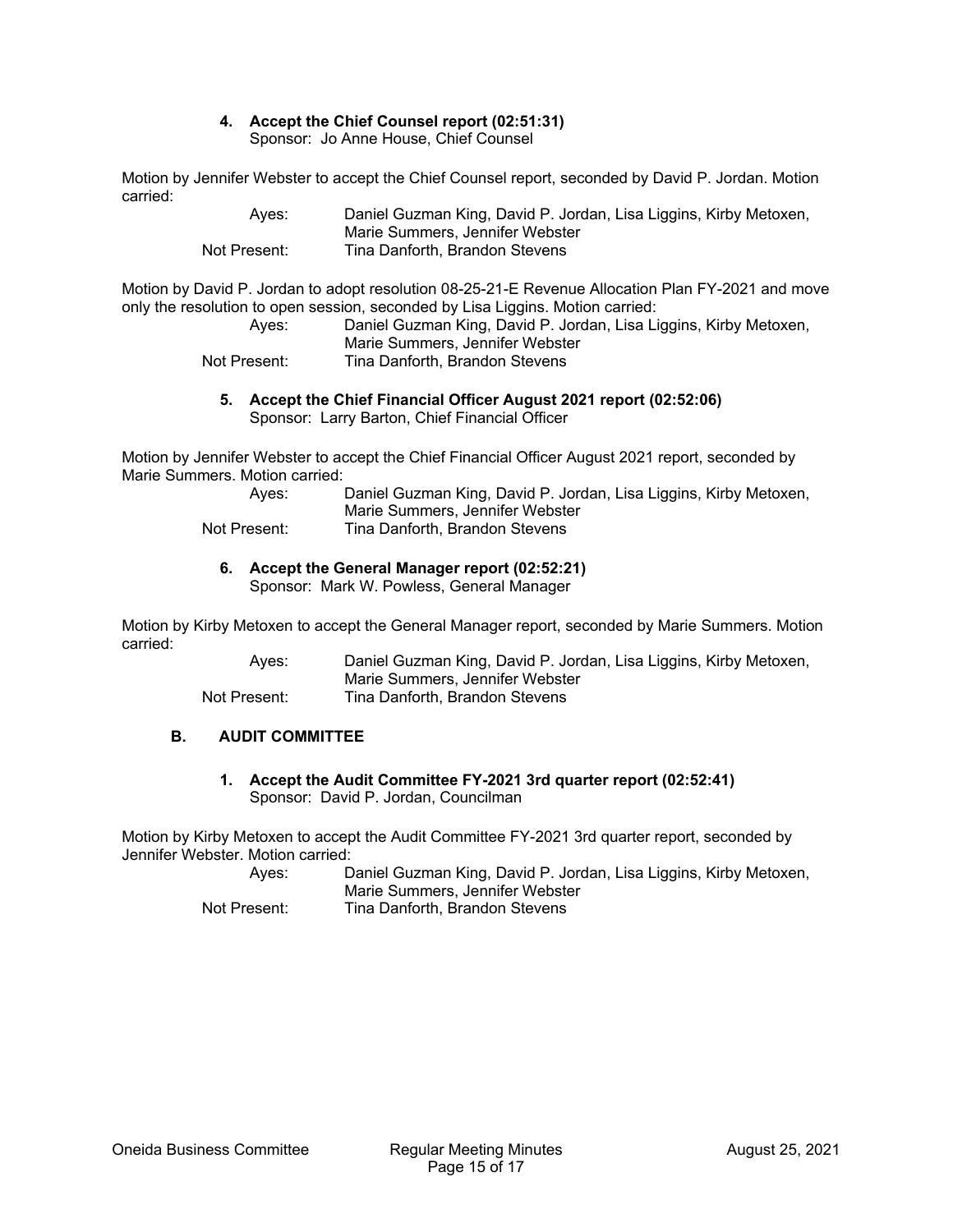#### **C. NEW BUSINESS**

**1. Approve amendment #2 - HRD Area Manager employment contract - file # 2021- 0328 (02:52:52)** 

Sponsor: Lisa Liggins, Secretary

Motion by Marie Summers to approve amendment #2 to the HRD Area Manager employment contract - file # 2021-0328, seconded by Lisa Liggins. Motion carried:

 Ayes: Daniel Guzman King, David P. Jordan, Lisa Liggins, Kirby Metoxen, Marie Summers, Jennifer Webster

- Not Present: Tina Danforth, Brandon Stevens
	- **2. Review application(s) for four (4) vacancies Anna John Resident Centered Care Community Board (02:53:10)** 
		- Sponsor: Lisa Liggins, Secretary

Motion by Jennifer Webster to accept the discussion regarding the Anna John Resident Centered Care Community Board application as information, seconded by Marie Summers. Motion carried:

| Aves:        | Daniel Guzman King, David P. Jordan, Lisa Liggins, Kirby Metoxen, |
|--------------|-------------------------------------------------------------------|
|              | Marie Summers, Jennifer Webster                                   |
| Not Present: | Tina Danforth, Brandon Stevens                                    |

**3. Review application(s) for four (4) vacancies - Oneida Nation Veterans Affairs Committee (02:53:33)** 

Sponsor: Lisa Liggins, Secretary

Motion by Jennifer Webster to accept the discussion regarding the Oneida Nation Veterans Affairs Committee applications as information, seconded by David P. Jordan. Motion carried:

 Ayes: Daniel Guzman King, David P. Jordan, Lisa Liggins, Kirby Metoxen, Marie Summers, Jennifer Webster Not Present: Tina Danforth, Brandon Stevens

**4. Accept the August 3, 2021, regular OBC Officer meeting notes (02:53:49)**  Sponsor: Jessica Vandekamp, Employee Relations Representative

Motion by Jennifer Webster to accept the August 3, 2021, regular OBC Officer meeting notes, seconded by Marie Summers. Motion carried:

 Ayes: Daniel Guzman King, David P. Jordan, Lisa Liggins, Kirby Metoxen, Marie Summers, Jennifer Webster Not Present: Tina Danforth, Brandon Stevens